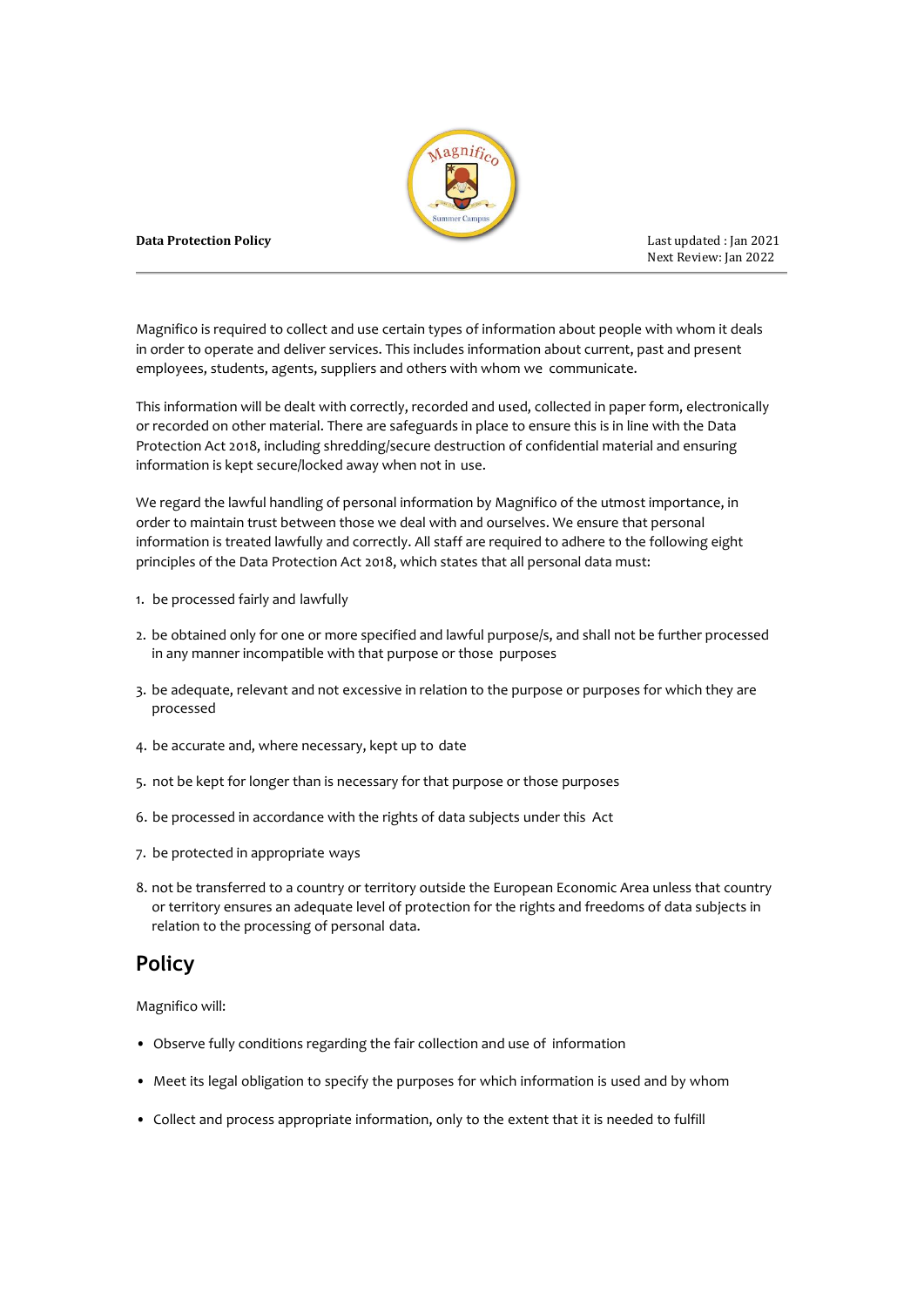

Next Review: Jan 2022

operational needs or to comply with any legal requirements, and not disclose information about individuals to third parties without the prior agreement of those individuals (e.g. references)

- Ensure that personal information is accurate and kept up-to-date
- Retain personal information for 5 years, or for as long as is necessary for legal or operational reasons
- Destroy personal data when no longer required
- Respect the rights of the individual in relation to access of their personal details
- Take appropriate security measures to safeguard personal information
- Ensure that personal information is not transferred outside the European Economic Area without appropriate safeguards

### **This policy applies to all staff of Magnifico, group leaders, contractors & suppliers, volunteers and students.**

It applies to all data that the company holds relating to identifiable individuals, albeit that information technically falls outside the Data Protection Act 2018. This can include:

- Names of individuals
- Postal addresses
- Email addresses
- Telephone numbers
- Any other information relating to individuals

# **Responsibilities**

Everyone who works for or with Magnifico has some degree of responsibility for ensuring data is collected, stored and handled appropriately.

Each staff member that handles personal data must ensure that it is handled and processed in line with this policy and data protection principles.

However, the following people have key areas of responsibility:

The Board of Directors is ultimately responsible for ensuring that Magnifico meets their legal obligations.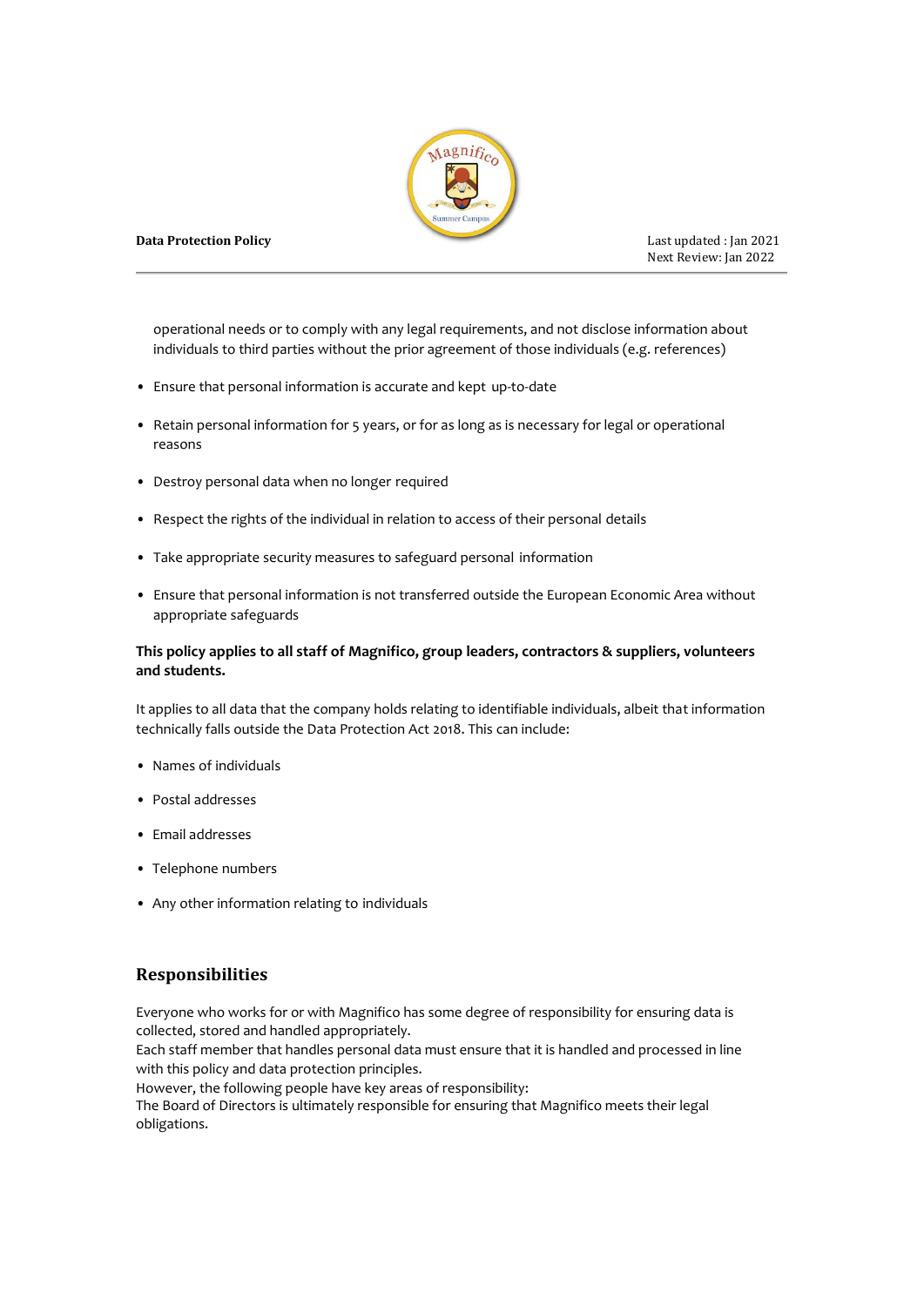

#### **Data Protection Policy Last updated : Jan 2021**

Next Review: Jan 2022

- Keeping the Board updated about data protection responsibilities, risks and issues
- Reviewing all data protection procedures and related policies
- Dealing with requests from individuals to see the data Magnifico holds about them
- Approving any contracts with third parties that may handle the Company's personal data
- Arranging data protection training and Advice
- Ensuring all systems, services and equipment storing data meet acceptable security standards
- Performing regular checks and scans to ensure security hardware and software is functioning correctly
- Approving any data protection statements attached to communications such as emails and letters
- Addressing any data protection queries from journalists or media outlets
- Where necessary, working with other staff to ensure marketing initiatives abide by data protection
- Evaluating third-party services the company may use to store or process data

# **General staff guidelines**

- The only people able to access data covered by this policy should be those who require it for their work
- Data should not be shared informally. When access to confidential information is required, employees can request it from their line managers.
- Magnifico will provide training to all employees to help them understand their responsibilities when handling data
- Employees should keep data secure, by taking sensible precautions
- Passwords should never be shared with unauthorised persons
- Personal data should not be disclosed to unauthorized people, neither within the company nor externally
- Data should be regularly reviewed and updated if it is found to be out of date. If no longer needed it should be deleted or disposed of securely
- Employees should request help from their line manager or the Data Protection Officer if they are unsure about any aspects of data protection

# **Data Storage**

These rules describe how and where data should be safely stored.

These guidelines also apply to data stored electronically but which is required to be printed for some reason:

When data is stored on paper, it should be kept in a secure place which cannot be accessed by unauthorised people.

When not required, the paper files should be kept in a locked drawer or filing cabinet with the keys stored in a safe place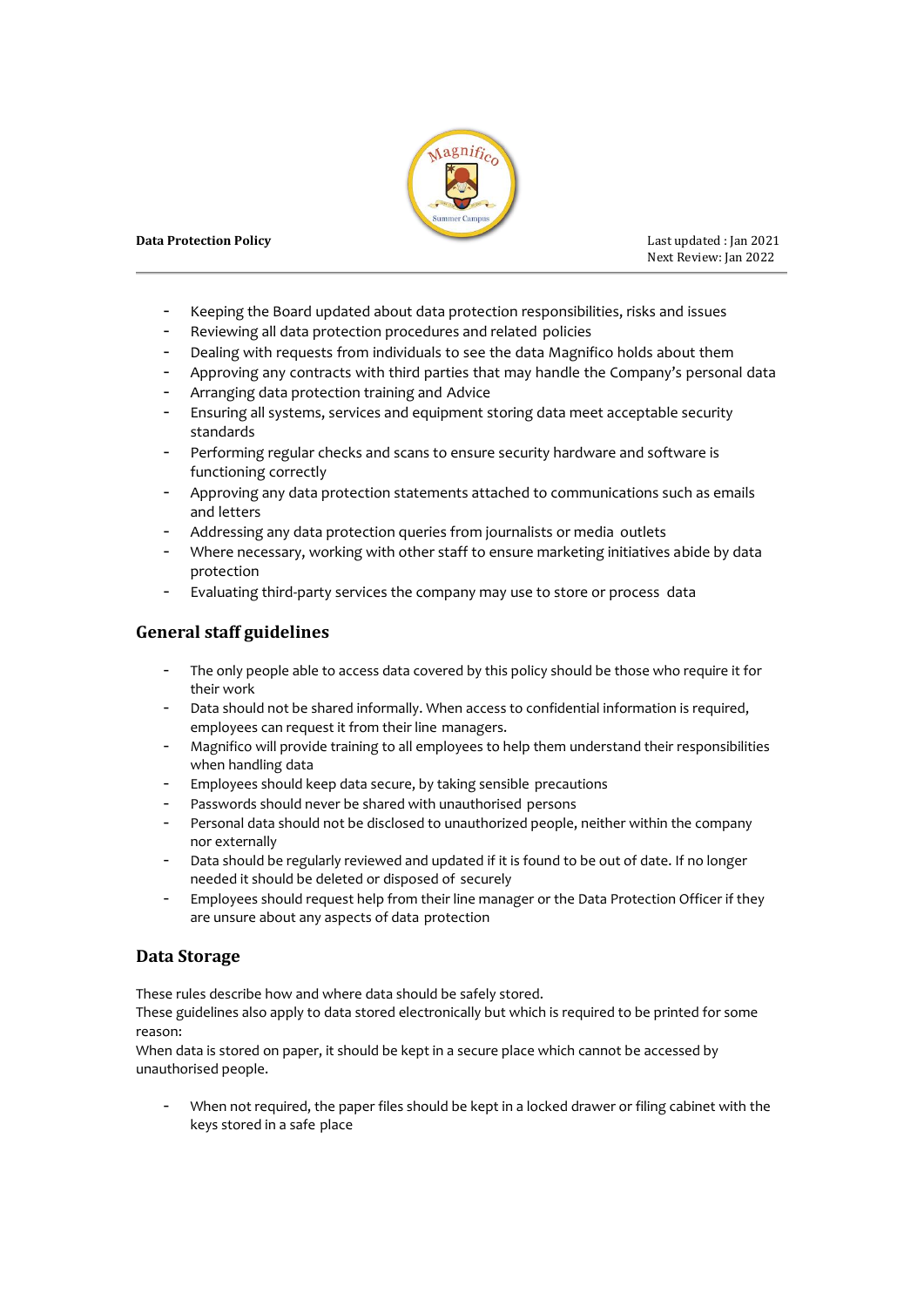

Next Review: Jan 2022

- Employees should make sure paper and printouts are not left where unauthorised people could see them, e.g. next to a printer
- Data printouts should be shredded or if a large number of paper files require disposal, a secure waste bag should be used

When data is stored electronically, it must be protected from unauthorised access, accidental deletion and malicious hacking attempts:

- Data should be protected by passwords
- If data is stored on removable media it should be kept locked away when not being used
- Servers should be sited away from general office space and locked
- Data should never be saved directly on to laptops, smartphones or other mobile devices **without permission**

All servers, computers and laptops should be protected by **approved security software and a firewall**

### **Data use**

Personal data is no value to Magnifico unless the business can make use of it. However it is when personal data is accessed and used that it can be at the greatest risk of loss, corruption or theft:

- When working with personal data employees should ensure **the screens of their computers are always locked** when left unattended
- Personal data should not be transferred outside the European Economic Area unless that country ensures an adequate level of protection for the rights and freedoms of data subjects in relation to processing personal data
- Employees should seek permission from their line managers before saving any personal data to their personal devices. In such cases devices must be encrypted

The law requires Magnifico to take reasonable steps to ensure data is kept accurate and up to date

#### **Disclosing data for other reasons**

In certain circumstances the data Protection Act allows personal data to be disclosed to law enforcement agencies without the consent of the data subject.

Under these circumstances Magnifico will disclose requested data. However, the managing director of Magnifico will ensure that the request is legitimate seeking assistance from the board and the company's legal advisers where necessary.

Magnifico aims to ensure that individuals are aware that their personal data is being processed, and that they understand :